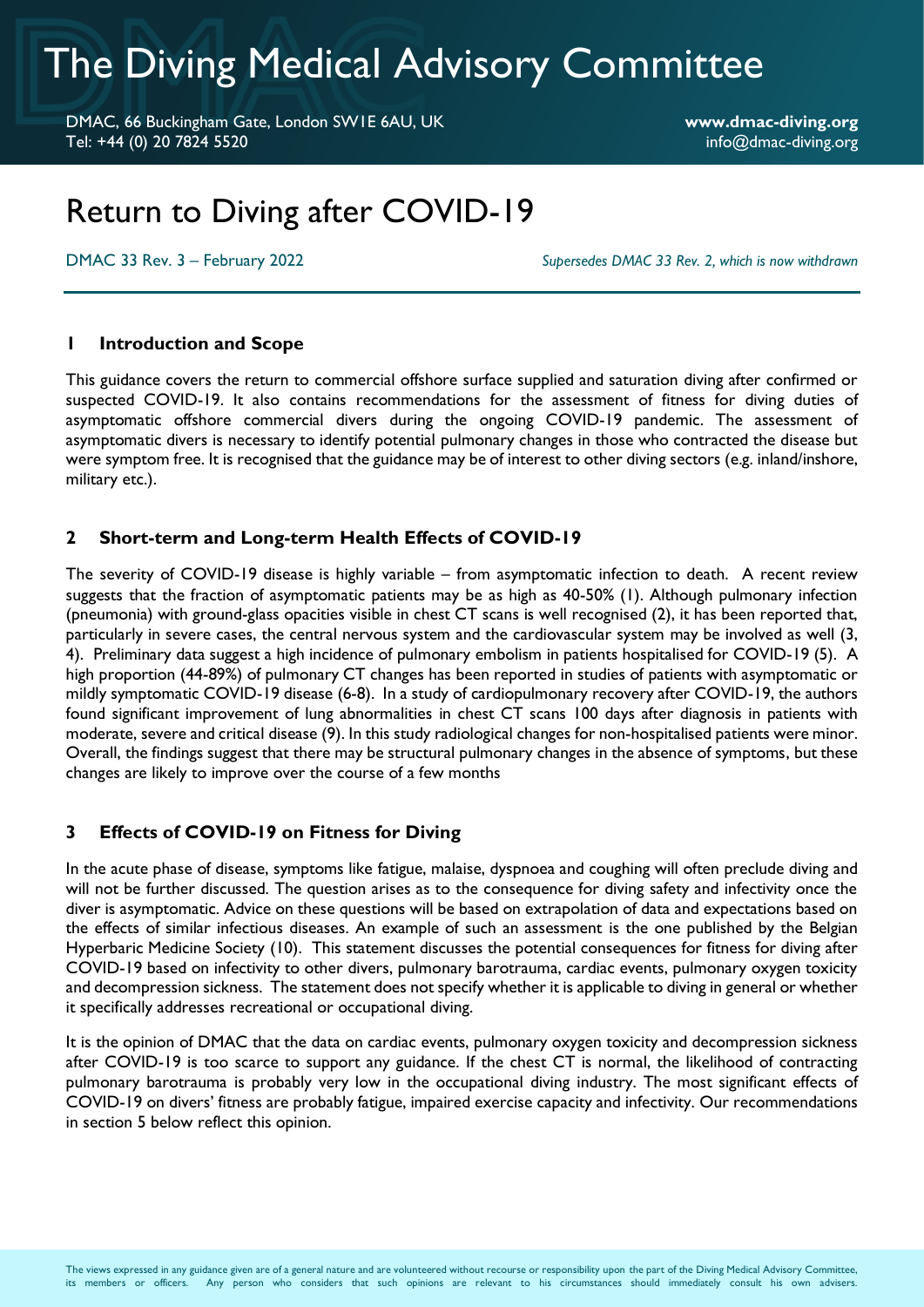# **4 Existing Guidelines on Fitness for Diving after COVID-19**

The Belgian Hyperbaric Medicine Society calls for a minimum of two, preferably three months, of abstention from diving after COVID-19 (10). The Society recommends extensive pulmonary function testing, high resolution CT scans and cardiac evaluation before diving is resumed for divers who have been hospitalised for COVID-19. The University of California, San Diego, has issued [guidelines](https://health.ucsd.edu/coronavirus/Documents/UC%20San%20Diego%20Guidelines%20for%20Evaluation%20of%20Divers%20during%20COVID-19%20pandemic.pdf) for examination of recreational, scientific and commercial divers after COVID-19 (11). The guidelines detail requirements for clinical examination, exercise testing (with and without oximetry), chest X-ray, ECG, and echocardiogram. Similar [guidelines](https://www.adc-int.org/files/COVID%20STATEMENT%20PDAC%20FINAL.pdf) have been issued by the US Physicians Diving Advisory Committee. The UK Diving Medical Committee (UKDMC) has published guidance on its [webpage](http://www.ukdmc.org/medical-conditions/coronavirus-covid-19/) including a valuable [scorecard.](http://www.ukdmc.org/wp-content/uploads/2020/06/UKDMC-COVID-19-diver-scorecard-final-June-2020.pdf) It should be noted that UKDMC primarily supports recreational diving.

## **5 Recommendations for Assessment of Fitness for Commercial Diving during the ongoing COVID-19 Pandemic**

DMAC advice is based upon the precautionary principle. We recommend caution and vigilance with respect to the as yet unknown consequences for diving health and safety that previous COVID-19 infection amongst divers may cause. The diving industry is international, and divers are recruited from areas where the proportions of people affected by COVID-19 in populations may be vastly different. As previously mentioned, a significant proportion of persons infected with COVID-19 remain asymptomatic but can still have pulmonary changes on CT scans. Asymptomatic carriers present virus RNA in the same order as symptomatic patients, but data suggest that asymptomatic carriers are less contagious than symptomatic patients (12, 13).

The risk of virus transmission from an infected person is generally considered low from 14 days after debut of symptoms AND at least 48 hours with no fever. PCR testing should not be used to assess infectivity once COVID-19 has been confirmed, as shedding of non-viable virus can continue for many weeks after cessation of infectivity (14). Therefore, the interpretation of a positive PCR result (and subsequent actions) must be discussed with the diving contractor's medical adviser, taking into account medical history, previous results, and other relevant factors.

All divers should be tested for the presence of SARS-CoV-2, as discussed in IMCA Information Note 1563 (15). The timing of such testing should be as recommended by the company diving medical adviser. If applicable, the test method and test equipment should be recognised by the appropriate national regulatory authorities.

The diving contractor is advised to establish a screening procedure to identify divers potentially affected by COVID-19. The screening procedure suggested below would be in addition to any virus-testing (PCR or antigen) conducted. The screening procedure should be applied to all divers – saturation as well as surface oriented – independently of whether they have experienced COVID-19 infection. The reason for this is the high proportion of asymptomatic cases of COVID-19 observed. The contractor's diving medical adviser should supervise the screening, assess the screening results and establish requirements for medical contingency related to the screening. It is advised that screening should take place during mobilisation before each diving project. For surface-oriented diving, the need for repeated tests should be assessed individually by the contractor's diving medical adviser.

The further extent of screening and required medical examinations will depend on the likelihood of COVID-19 short term health effects. For this purpose, we have divided divers into three groups:

- 1. Asymptomatic divers with no evidence of SARS-CoV-2 infection.
- 2. Asymptomatic divers with positive SARS-CoV-2 virus test and divers who have suffered COVID-19 with mild symptoms only. Chest x-rays or CT scans in this group are normal or not taken.
- 3. Divers with moderate or severe symptoms of COVID-19. This includes (but is not limited to) all divers who have been hospitalised with COVID-19, divers who have received supplemental oxygen treatment, divers who have shown signs or symptoms of hypoxemia, any cardiac or neurological symptom, and divers with changes in chest x-rays or CT scans secondary to COVID-19.

#### **For all divers (Group 1, 2 and 3)** we recommend:

• Testing of physical fitness capacity should be considered before each mobilisation for surface supplied divers in group 1 based on a risk assessment including factors such as COVID-19 vaccine status and national disease incidence. The test should be mandatory for group 2 and 3 surface supplied divers. For saturation divers whose access to medical review is limited once mobilised, we suggest that the test is performed pre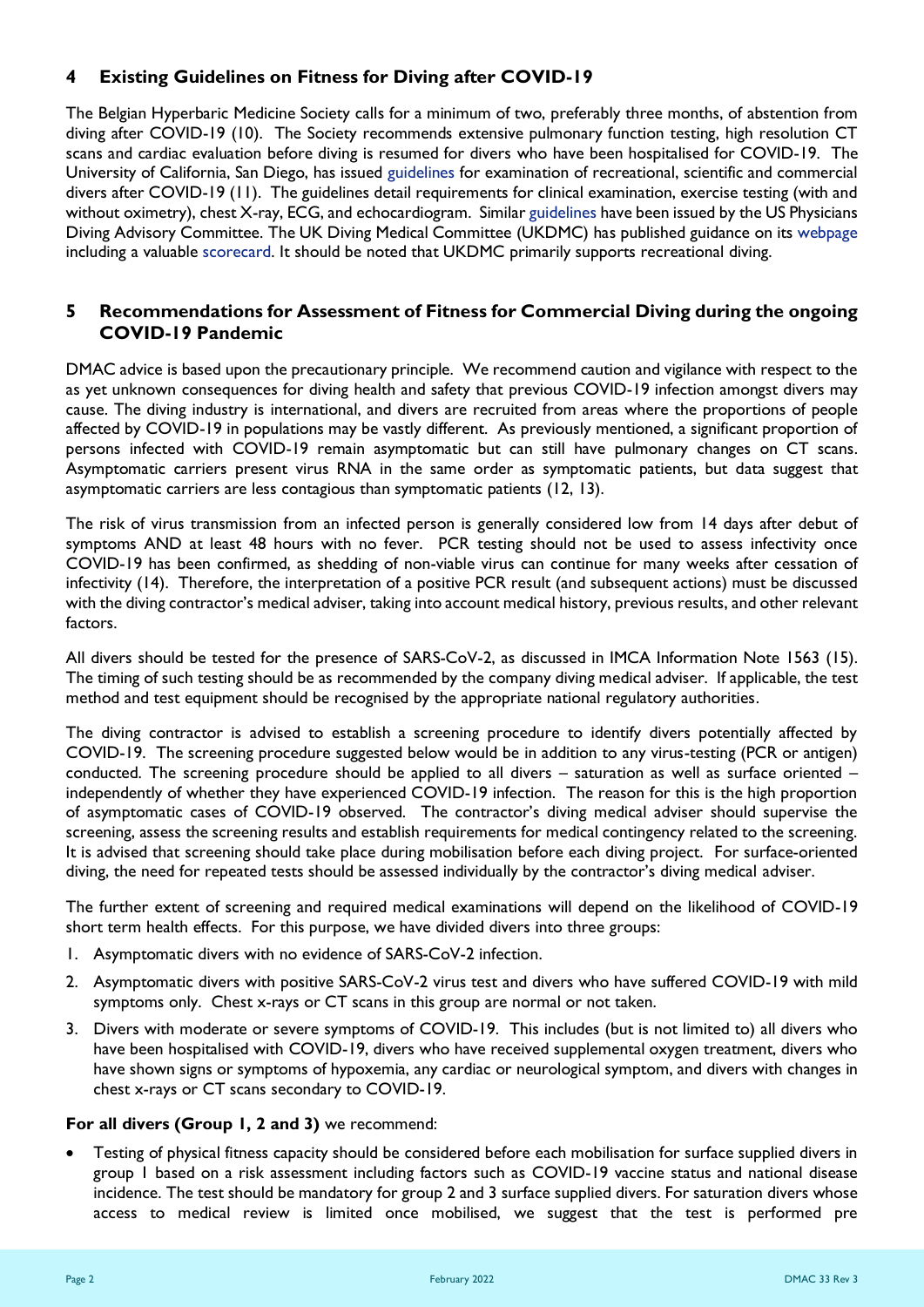deployment/mobilisation for each of the groups 1, 2, and 3. The purpose of the test is to identify health effects of asymptomatic and symptomatic COVID-19 disease. IMCA D 061 (16) provides details of such tests, e.g. the Chester Step Test (CST), however it is expected that a maximal exercise test would have a higher sensitivity of detection of symptoms and hypoxemia.

- The diver should be monitored for  $SpO<sub>2</sub>$  during the test, if possible. Exercise testing should not take place if resting SpO2<95%. In this case medical guidance on further examination is required.
- The test should be supervised by a trained medic, respiratory technician, nurse or physician and the results should be assessed by the diving contractor's medical adviser.
- The diving contractor's medical adviser should consider referral to a specialist in pulmonary medicine if a decrement of >4% in SpO2 is observed (17) or if there is a significant decrease in physical capacity compared to previous tests.

#### **For divers in group 2** we recommend:

- Divers who have suffered COVID-19 with no or mild symptoms only should observe a seven days absence from diving after the cessation of fever and respiratory symptoms.
- Divers in group 2 may return to diving after the seven day period of absence provided they have two negative antigen test results 24 hours apart and provided they pass the physical fitness pre-deployment/mobilisation test discussed above.
- The diver should be reviewed by a Medical Examiner of Divers (MED) before resumption of diving. The extent and nature of the review is left to the discretion of the MED, but clinical examination is recommended for those who have exhibited mild symptoms.
- When a diver in group 2 has been reviewed as described above and considered fit to dive, later screening should be done as per group 1 guidance.

#### **For divers in group 3** we recommend:

- All divers should be assessed by specialists in pulmonary medicine and cardiology. This should be done in close cooperation with the diving medical examiner or the diving medical adviser.
- The diver's medical fitness for diving should be reassessed by a Medical Examiner of Divers. The examination should comply with the appropriate standard for medical examination and assessment of working divers, and a new certificate of medical fitness should be issued.
- A chest X-ray or CT should be completed in all cases when previous imaging has identified structural changes secondary to the infection, or the diver wants to return to diving earlier than 3 months after being asymptomatic. Abnormal findings on the CXR should be followed up with a chest CT.
- A pulmonary function test, as a minimum including conventional dynamic spirometry, should be completed. Any clinically relevant deterioration from previous measurements should be reviewed by a specialist in pulmonary medicine.
- When a diver in group 3 has been examined as described above and considered fit to dive, later screening should be done as per group 1 guidance.

#### **6 Participation in Commercial Offshore Diving Operations after Vaccination for COVID-19**

Several vaccines have been developed and have been proven to prevent COVID-19 effectively. As of 1 December 2021, the World Health Organization (WHO) has validated 8 COVID-19 vaccines for emergency use listing. Data from phase 3 studies of the vaccines (18-20) indicate that they are effective and generally well tolerated. However, mild to moderate local side effects are common, specifically local reactions at the injection site and systemic effects like fatigue, headaches and chills. Systemic side effects are more common after dose 2 of the vaccine. The median onset of systemic side effects was 1-2 days after injection and duration generally 1-2 days. More serious side effects have been reported, but these are very rare. As with all other vaccines, there is a small risk of serious allergic reactions immediately after vaccination. There have also been reports of [blood clotting](https://www.who.int/news/item/16-04-2021-global-advisory-committee-on-vaccine-safety-(gacvs)-review-of-latest-evidence-of-rare-adverse-blood-coagulation-events-with-astrazeneca-covid-19-vaccine-(vaxzevria-and-covishield)) and [inflammatory heart](https://www.cdc.gov/coronavirus/2019-ncov/vaccines/safety/myocarditis.html)  [conditions](https://www.cdc.gov/coronavirus/2019-ncov/vaccines/safety/myocarditis.html) that may be linked to vaccinations. In the Norwegian Medicines Agency report on suspected adverse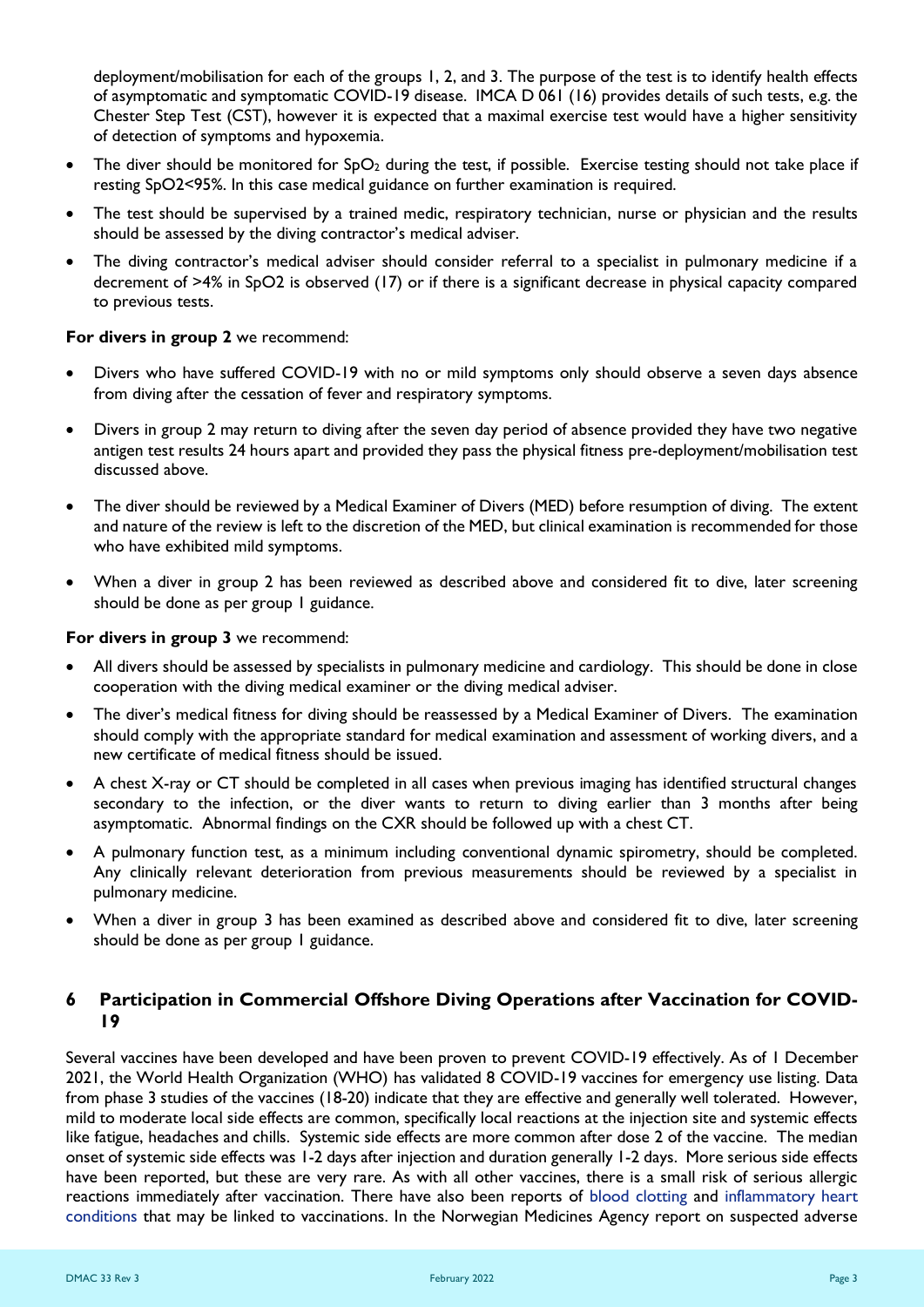reactions to COVID-19 vaccines published on September 2021, the frequency of serious side effects is 3.7 cases per 10,000 vaccinations (20). This is probably a high estimate, as it is based on reports of possible, not confirmed, side effects.

Side effects after vaccination may temporarily reduce the work ability of the diver and may also be confused with symptoms of decompression illness. The risk of side effects should therefore be considered carefully for divers participating in offshore diving operations shortly after vaccination. In the Position of the Belgian Society for Diving and Hyperbaric Medicine on Diving and COVID-19 Vaccination (21), the authors recommend divers to consider a waiting period of 7-14 days after vaccination before engaging in diving activities. We have found no evidence to support this as a general recommendation. Based on the available safety data for the vaccines, we consider an abstention period of 2-3 days after vaccination to be sufficient for offshore diving. A similar abstention period has been suggested by the Italian Diving and Hyperbaric Medical Society (22).

Vaccination will significantly reduce the risk of severe COVID-19 infection and may also reduce human to human transmission of the SARS-CoV-2 virus. DMAC has issued a [Position Statement on COVID-19 Vaccination and the](https://www.dmac-diving.org/guidance/DMAC-Statement-202110.pdf)  [Offshore Energy Diving Community](https://www.dmac-diving.org/guidance/DMAC-Statement-202110.pdf) recommending strongly that offshore divers and diving personnel follow national guidelines for vaccination.

It should be noted that although COVID-19 vaccination significantly reduces the risk of infection, it does not eliminate it. The [SARS-CoV-2 Omicron variant](https://www.who.int/news/item/26-11-2021-classification-of-omicron-(b.1.1.529)-sars-cov-2-variant-of-concern) identified Nov 2021 is associated with higher transmissibility than previous variants. It should be noted that persons who have been vaccinated, or have had COVID-19 with previous variants, are still capable of contracting and transmitting the virus. All divers and diving contractors are therefore urged to maintain compliance with preventative measures, and to continually monitor for symptoms of COVID-19 disease.

### **7 References**

1. Ma Q, Liu J, Liu Q, Kang L, Liu R, Jing W, et al. Global Percentage of Asymptomatic SARS-CoV-2 Infections Among the Tested Population and Individuals With Confirmed COVID-19 Diagnosis: A Systematic Review and Meta-analysis. JAMA Network Open. 2021;4(12):e2137257-e.

2. Lai CC, Liu YH, Wang CY, Wang YH, Hsueh SC, Yen MY, et al. Asymptomatic carrier state, acute respiratory disease, and pneumonia due to severe acute respiratory syndrome coronavirus 2 (SARS-CoV-2): Facts and myths. J Microbiol Immunol Infect. 2020.

3. Asadi-Pooya AA, Simani L. Central nervous system manifestations of COVID-19: A systematic review. J Neurol Sci. 2020;413:116832.

4. Guzik TJ, Mohiddin SA, Dimarco A, Patel V, Savvatis K, Marelli-Berg FM, et al. COVID-19 and the cardiovascular system: implications for risk assessment, diagnosis, and treatment options. Cardiovascular Research. 2020.

5. Grillet F, Behr J, Calame P, Aubry S, Delabrousse E. Acute Pulmonary Embolism Associated with COVID-19 Pneumonia Detected by Pulmonary CT Angiography. Radiology. 2020:201544.

6. Bandirali M, Sconfienza LM, Serra R, Brembilla R, Albano D, Pregliasco FE, et al. Chest Radiograph Findings in Asymptomatic and Minimally Symptomatic Quarantined Patients in Codogno, Italy during COVID-19 Pandemic. Radiology. 2020;295(3):E7-E.

7. Parry AH, Wani AH, Yaseen M, Shah NN, Dar KA. Clinicoradiological course in coronavirus disease-19 (COVID-19) patients who are asymptomatic at admission. BJR|Open. 2020;2(1):20200033.

8. Uysal E, Kilinçer A, Cebeci H, Özer H, Demir NA, Öztürk M, et al. Chest CT findings in RT-PCR positive asymptomatic COVID-19 patients. Clinical imaging. 2021;77:37-42.

9. Sonnweber T, Sahanic S, Pizzini A, Luger A, Schwabl C, Sonnweber B, et al. Cardiopulmonary recovery after COVID-19: an observational prospective multicentre trial. Eur Respir J. 2021;57(4).

10. Société Belge de Médicine Hyperbare et Subaquatique. Position of the Belgian Society for Diving and Hyperbaric Medicine (SBMHS-BVOOG) on Diving after COVID-19 pulmonary infection [18.10.2021]. Available from: [http://www.sbmhs.be/2020%200412%20Position%20of%20the%20BVOOG.pdf.](http://www.sbmhs.be/2020%200412%20Position%20of%20the%20BVOOG.pdf)

11. Sadler C, Alvarez Villela M, Van Hoesen K, Grover I, Lang M, Neuman T, et al. Diving after SARS-CoV-2 (COVID-19) infection: Fitness to dive assessment and medical guidance. Diving Hyperb Med. 2020;50(3):278-87.

12. Buitrago-Garcia D, Egli-Gany D, Counotte MJ, Hossmann S, Imeri H, Ipekci AM, et al. Occurrence and transmission potential of asymptomatic and presymptomatic SARS-CoV-2 infections: A living systematic review and meta-analysis. PLoS Med. 2020;17(9):e1003346.